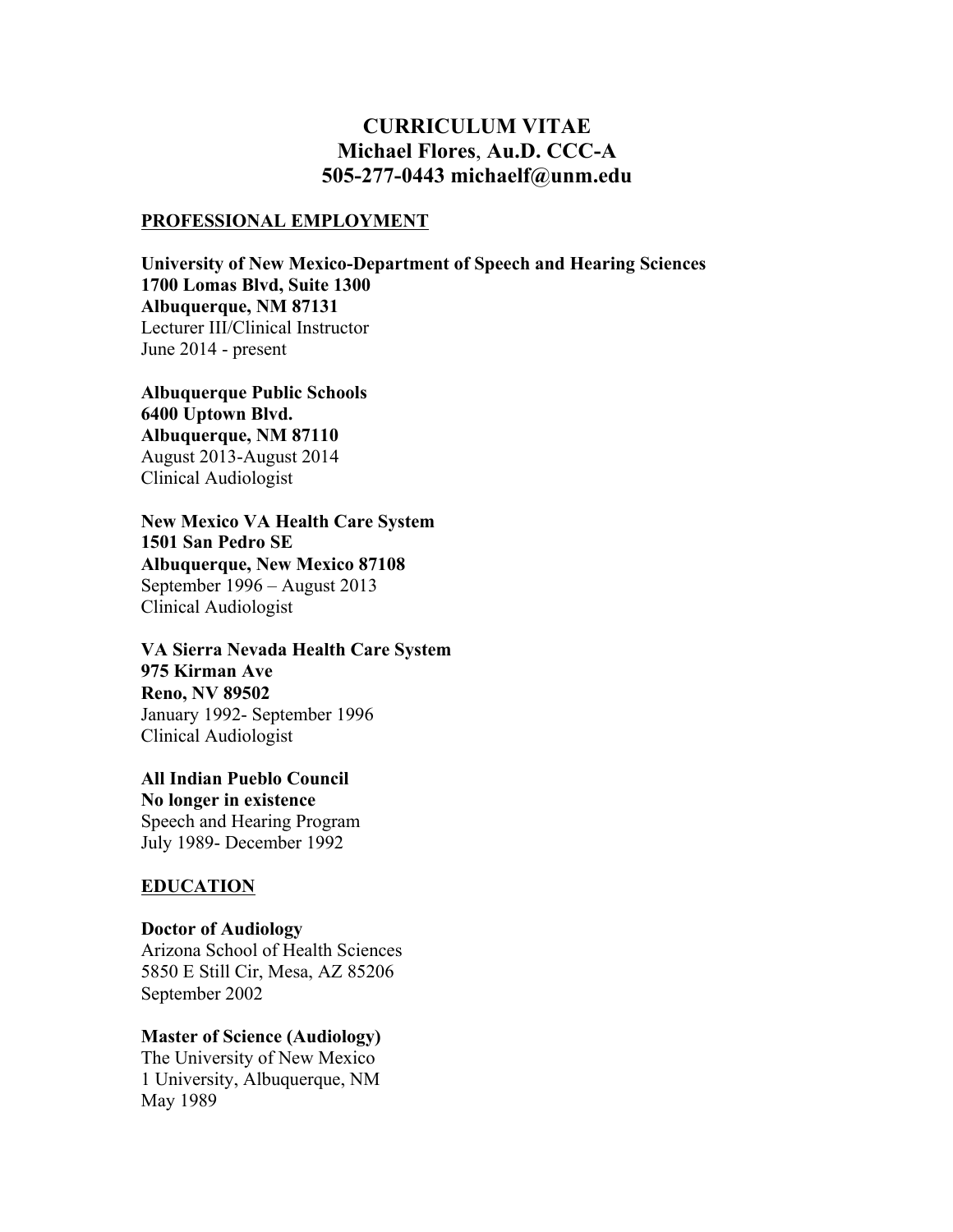#### **Bachelor of Arts (Communicative Disorders)**

The University of New Mexico 1 University, Albuquerque, NM May 1985

# **Teaching**

**University of New Mexico-Department of Speech and Hearing Sciences** Instructor of Record\*\*\* SHS 321/541 Introduction to Audiology Fall 2002 – present

**University of New Mexico-Department of Speech and Hearing Sciences** Instructor of Record\*\*\* SHS 425 Aural Rehabilitation Spring 2014-present Communication Sciences

**University of New Mexico-Department of Speech and Hearing Sciences** Instructor of Record\*\*\* SHS 330 Communication Sciences Fall 2014

**University of New Mexico-Department of Speech and Hearing Sciences** Guest Lecturer \*\*\*SHS 500 Clinic Lab Class Summer 2014, Fall 2014, Spring 2015, Fall 2015

# **PUBLICATIONS**

Flores, M., Saunders, G.H., Pickett, B.P. Aging and the Auditory System. In *ML. Knoefel and JE Albert (Eds.), The Clinical Neurology of Aging*. Oxford University Press: Oxford (January 2011).

Flores, M., *Hearing loss in the aging population. Southwest Geriatric Newsletter. (1999)*

### **PRESENTATIONS**

Interpretation of Physiological Tests, University of New Mexico Hospital ENT Department February 2016

Interpretation of Audiometric Exams, University of New Mexico Hospital ENT Department September 2015

Hearing Loss in the Geriatric Population, University of New Mexico School Medicine May 2011

Interpretation of Audiometric Exams, University of New Mexico Hospital March 2011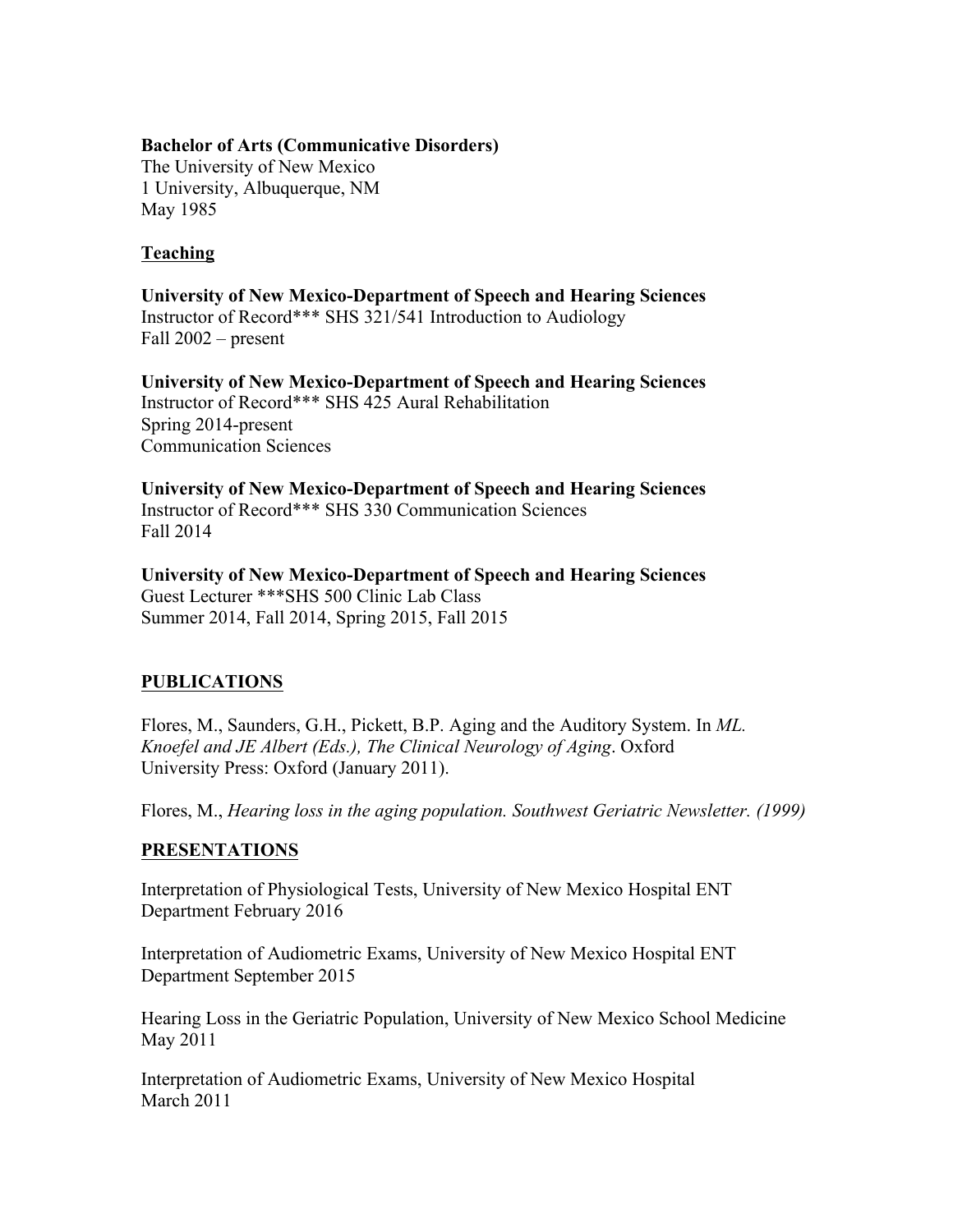Hearing Loss in the Geriatric Population, University of New Mexico School of Medicine October 2009

Dizziness in the Geriatric Population, University of New Mexico School of Medicine October 2008

Interpretation of Audiometric Exams, University of New Mexico Hospital September 2008

Everything You Wanted to Know about Hearing Loss and More Men's Health Week, NMVAHCS, June 2008

Dizziness and Balance, University of New Mexico School of Medicine February 2008

Interpretation of Vestibular Exams, University of New Mexico Hospital September 2007

Aural Rehabilitation of the Geriatric Patient. University of New Mexico School Medicine October 2007

Interpretation of Audiometric Exams, University of New Mexico Hospital September 2006

Interpretation of Vestibular Exams, University of New Mexico Hospital September 2005

Hearing in the Elderly, Southwest Geriatric Conference October 2005

Hearing Loss in the Geriatric Population, University of New Mexico School of Medicine October 2004

Hearing Loss and Rehabilitation, Southwest Geriatric Conference October 2002

Hearing Disorders, National VA Physician's Assistant Conference October 1999

### **PROFESSIONAL COMMITTEES – Local, National**

Secretary, VA Western Region Audiology and Speech Pathology Standards Board